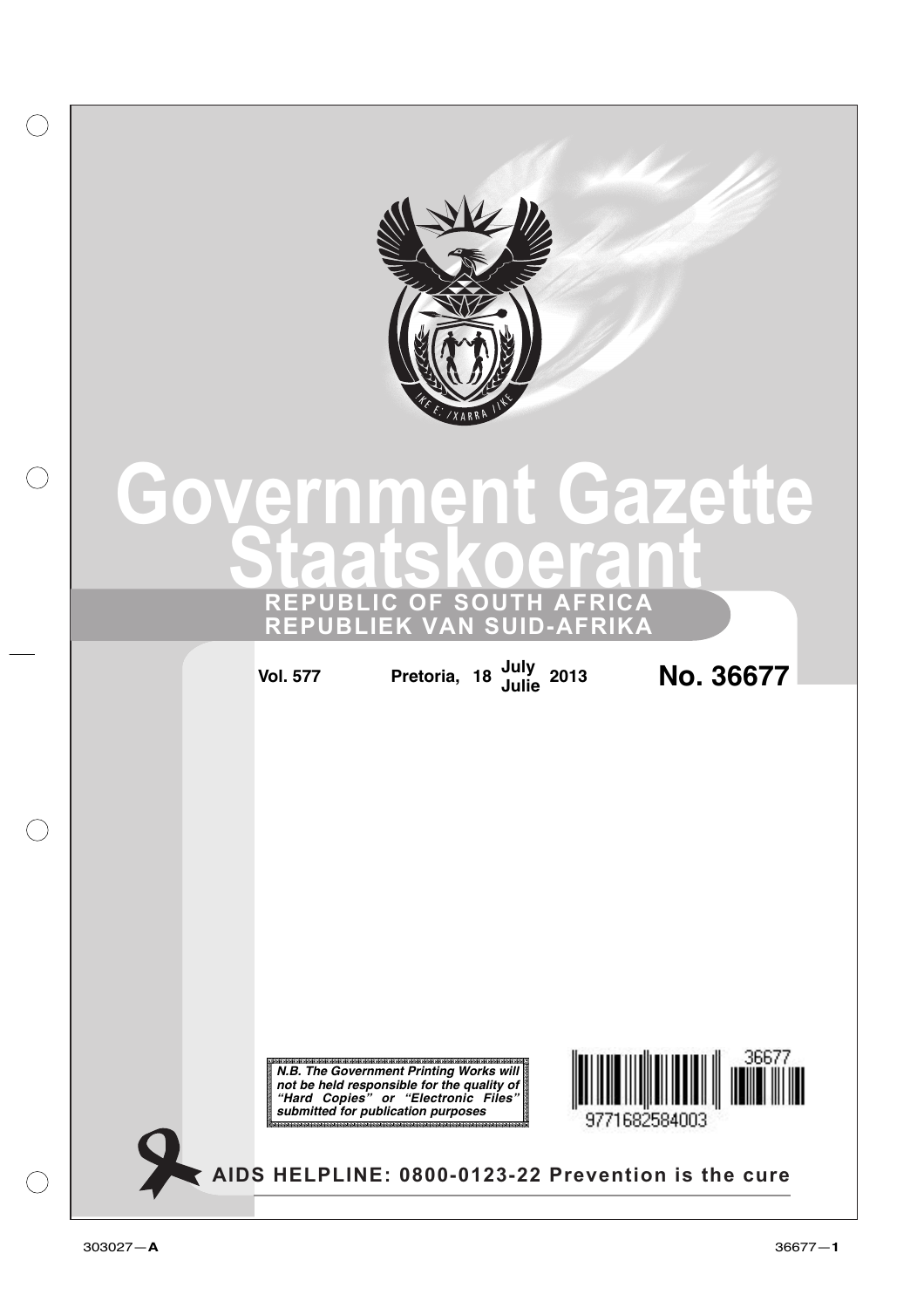#### **IMPORTANT NOTICE**

**The Government Printing Works will not be held responsible for faxed documents not received due to errors on the fax machine or faxes received which are unclear or incomplete. Please be advised that an "OK" slip, received from a fax machine, will not be accepted as proof that documents were received by the GPW for printing. If documents are faxed to the GPW it will be the sender's responsibility to phone and confirm that the documents were received in good order.**

**Furthermore the Government Printing Works will also not be held responsible for cancellations and amendments which have not been done on original documents received from clients.**

| <b>CONTENTS · INHOUD</b> |  |
|--------------------------|--|
|--------------------------|--|

Gazette No. Page<br>No. No.<br>No.

#### **GOVERNMENT NOTICE**

#### **Basic Education, Department of**

Government Notice

504 National Education Policy Act (27/1996): Appointment of members to serve on a Ministerial Committee to investigate the current promotion requirements and other related matters that impact on the Standard of the National Senior Certificate....................................................................................................................................................................... 3 36677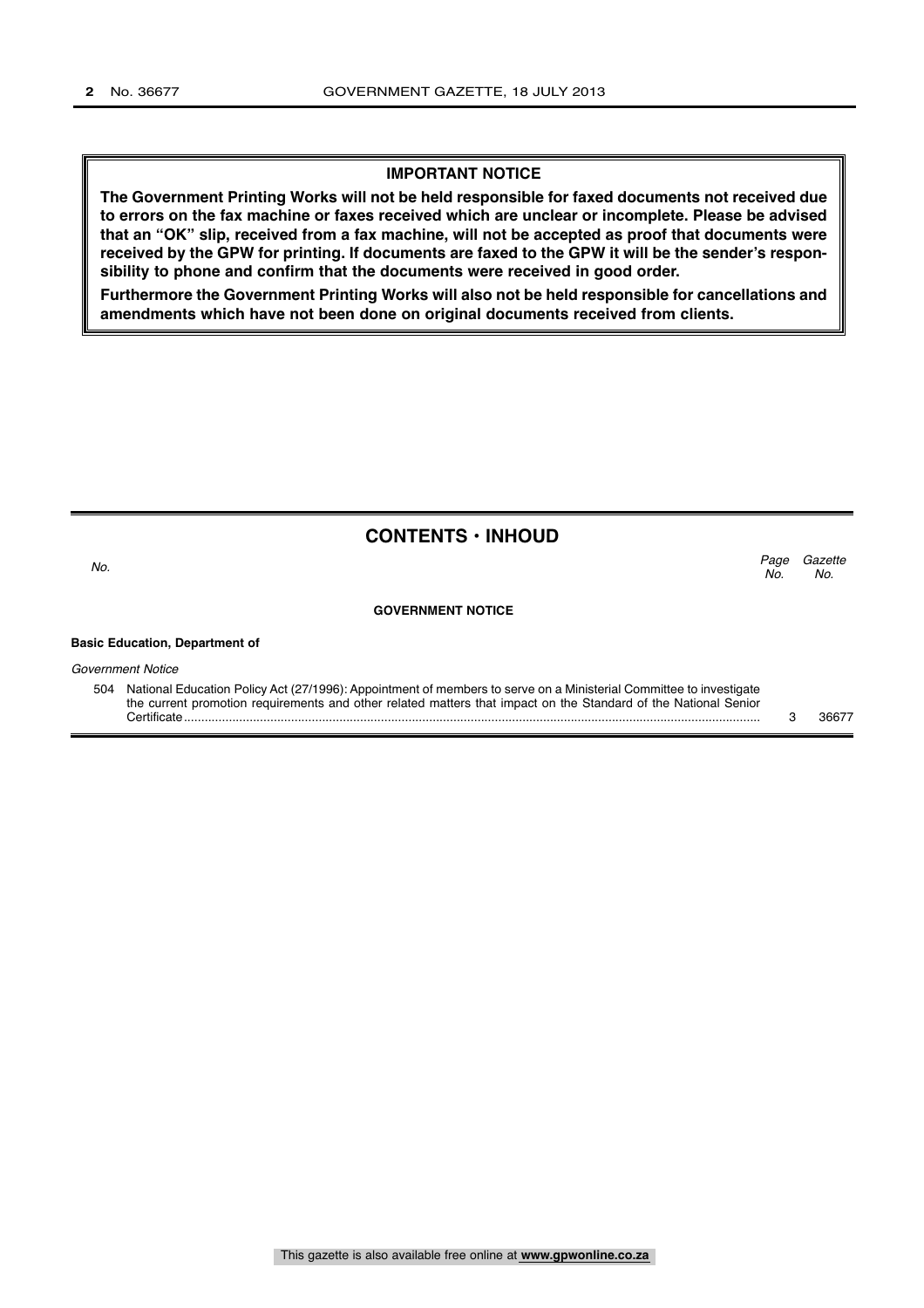## GOVERNMENT NOTICE

### **DEPARTMENT OF BASIC EDUCATION**

**No. 504 18 July 2013**

### NATIONAL EDUCATION POLICY ACT, 1996 (ACT NO. 27 OF 1996)

# APPOINTMENT OF MEMBERS TO SERVE ON A MINISTERIAL COMMITTEE TO INVESTIGATE THE CURRENT PROMOTION REQUIREMENTS AND OTHER RELATED MATTERS THAT IMPACT ON THE STANDARD OF THE NATIONAL SENIOR CERTIFICATE

1. I, Angelina Matsie Motshekga, Minister of Basic Education, indicated in Government Notice No. 206, Government Gazette, No. 36264 of 19 March 2013 my intention to establish a Ministerial Committee to investigate the current promotion requirements and other related matters that impact on the standard of the National Senior Certificate. In pursuance, of my decision, <sup>I</sup> hereby, approve the appointment of the following members to serve on the two sub-structure of the Ministerial Committee, namely a Technical Committee and a Reference Group:

| I EVNINIVAL VVIIIIII I I EE |                           |                                      |  |
|-----------------------------|---------------------------|--------------------------------------|--|
| NO.                         | <b>NAME</b>               | <b>CONSTITUENCY</b>                  |  |
| 1.                          | Professor BP O'Connell    | University of the Western Cape       |  |
| 2.                          | Mr G Khosa                | <b>JET Education Services</b>        |  |
| 3 <sub>1</sub>              | Ms EM Khembo              | University of the Witwatersrand      |  |
| 4.                          | Professor S Motala        | University of Johannesburg           |  |
| 5.                          | Professor S Howie         | <b>Higher Education South Africa</b> |  |
| 6 <sub>1</sub>              | <b>Professor R Vithal</b> | University of KwaZulu-Natal          |  |

TECHNICAL COMMITTEE

#### REFERENCE GROUP

| NO. | <b>NAME</b>      | <b>CONSTITUENCY</b>                   |
|-----|------------------|---------------------------------------|
| 1.  | Ms C Nuga-Deliwe | Department of Basic Education         |
| 2.  | Mr J Samuels     | <b>SAQA</b>                           |
| 3.  | Ms EM Burroughs  | Umalusi                               |
| 4.  | Ms A Cereseto    | <b>NAPTOSA</b>                        |
| 5.  | Ms A Oberholzer  | <b>Independent Examinations Board</b> |
| 6.  | Dr D Parker      | Department of Higher Education        |
|     |                  | and Training                          |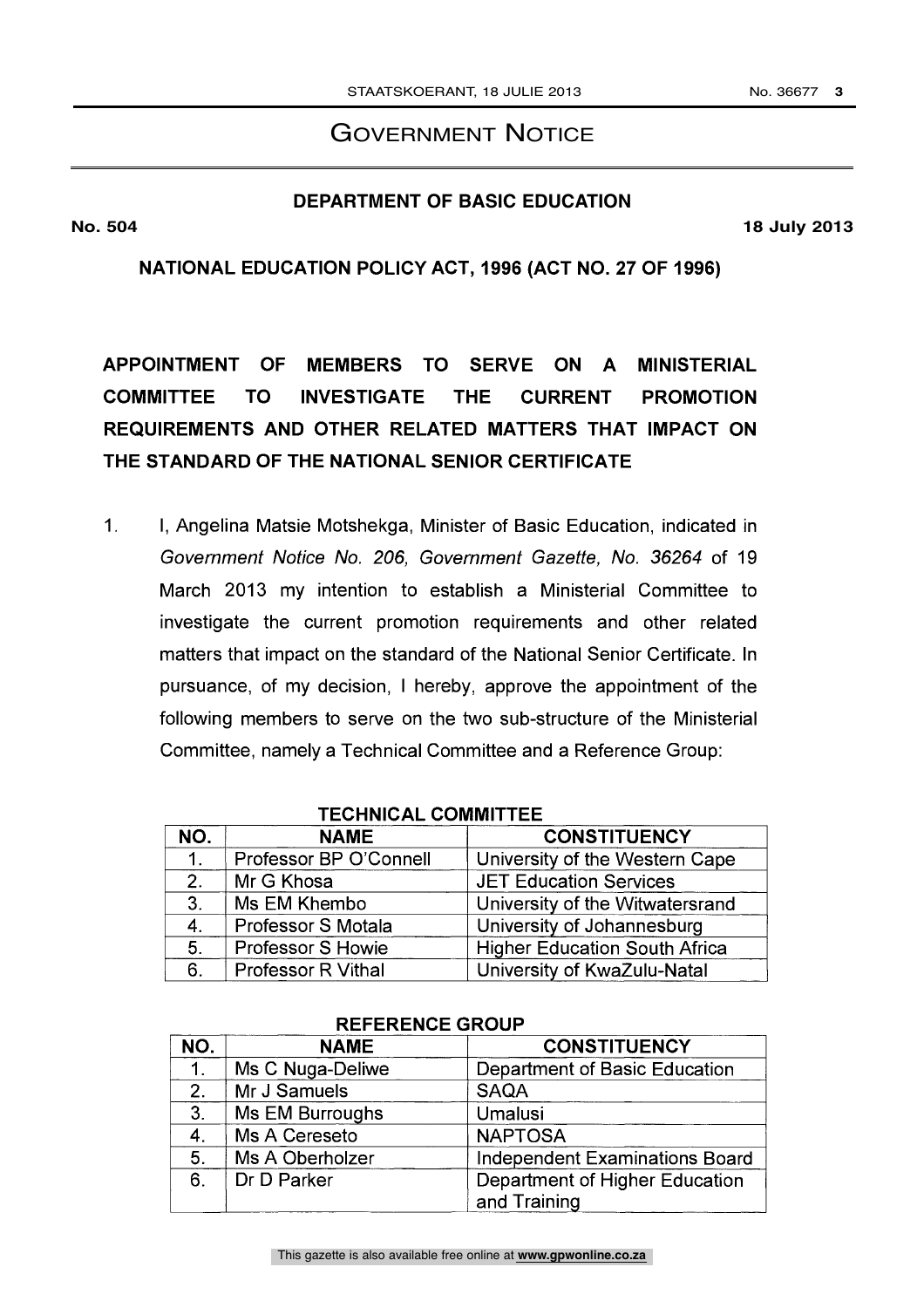- 2. The Ministerial Committee will be responsible to:
	- (a) investigate all facets of the National Senior Certificate and making recommendations to me on how these matters can be addressed;
	- (b) demonstrate to the South African public that the Department of Basic Education is committed to maintaining the credibility of the National Senior Certificate; and
	- (c) improve the public perception and confidence in the National Senior Certificate qualification.
- 3. The terms of reference of the Ministerial Committee will be as follows:
	- (a) to establish from current research and other media reports the main criticisms addressed against the National Senior Certificate;
	- (b) to conduct a comparative study of the promotion requirements of the National Senior Certificate and other similar exit qualifications in a few countries that are of international repute;
	- (c) to consult with the key recipients of the National senior Certificate in the South African academic, workplace and business environment and identify their concerns about the National Senior Certificate and how these can be rectified in the short to medium term;
	- (d) to evaluate the currency of Mathematics and Mathematical Literacy and whether this is the best option for the South African schooling system in terms of preparing learners for the work place, higher education studies and personal citizenry;
	- (e) to ascertain whether Mathematical Literacy should not rather be separated from Mathematics;
	- (f) to investigate the possibility of introducing another level of Mathematics, namely Technical Mathematics which is related to the technology subjects as proposed by the Principals of Technical Schools;
	- (g) to evaluate the "value add" of Life Orientation as a subject that is designed to inculcate morals, values, physical education and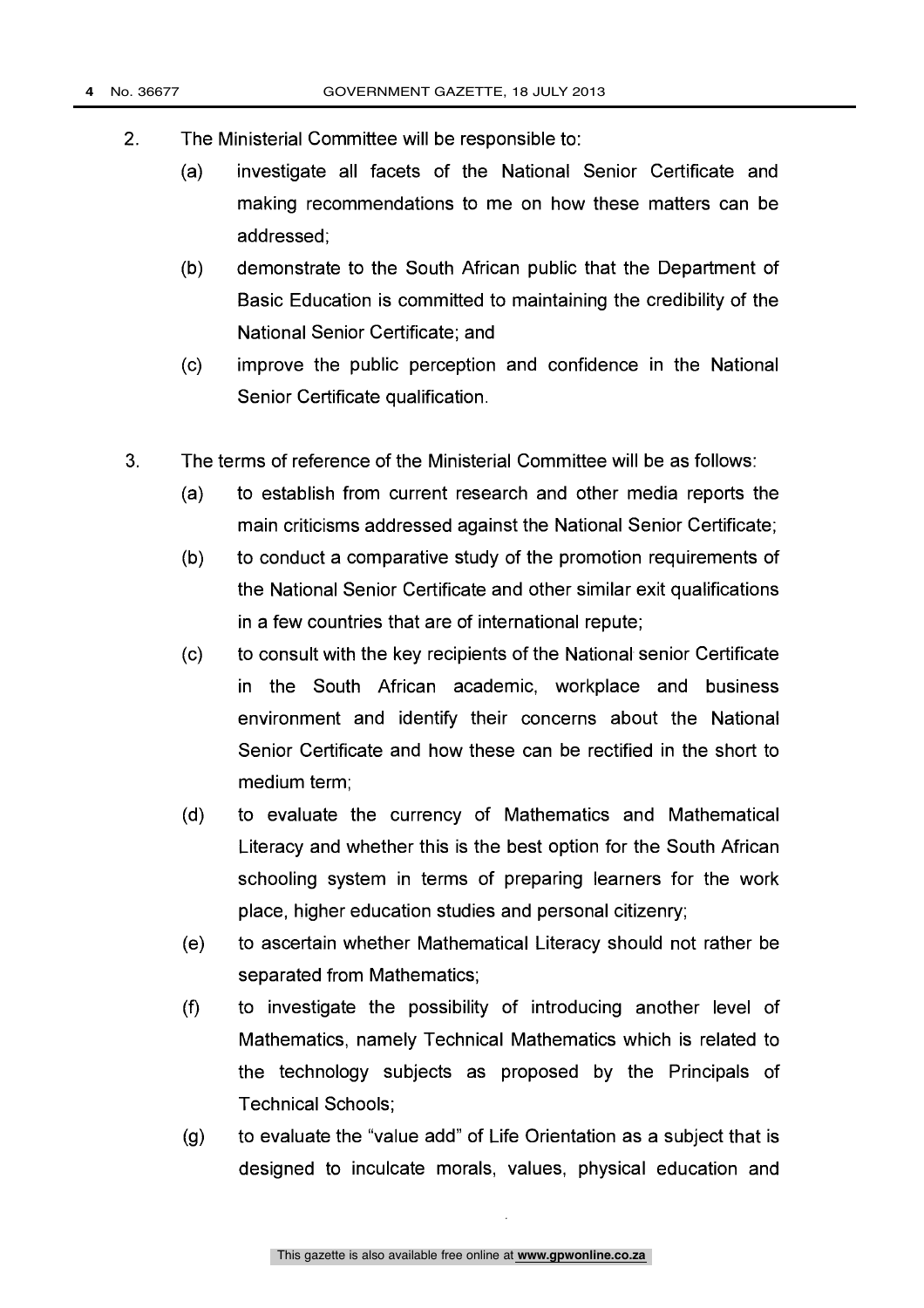career guidance to learners and to determine whether Life Orientation should not be a non-examinable subject;

- (h) to compare the interim National Curriculum Statement Grades R-10 to be phased out in December 2013 and the new National Curriculum Statement Grades R-12 to be phased-in in January 2014;
- (i) to arrange public hearings on the findings and preliminary report of the Ministerial Committee; and
- (j) To make recommendations on the key concerns relating to the NSC, and the implications of these recommendations if implemented.

MS AM MOTSHEKGA, MP MINISTER OF BASIC EDUCATION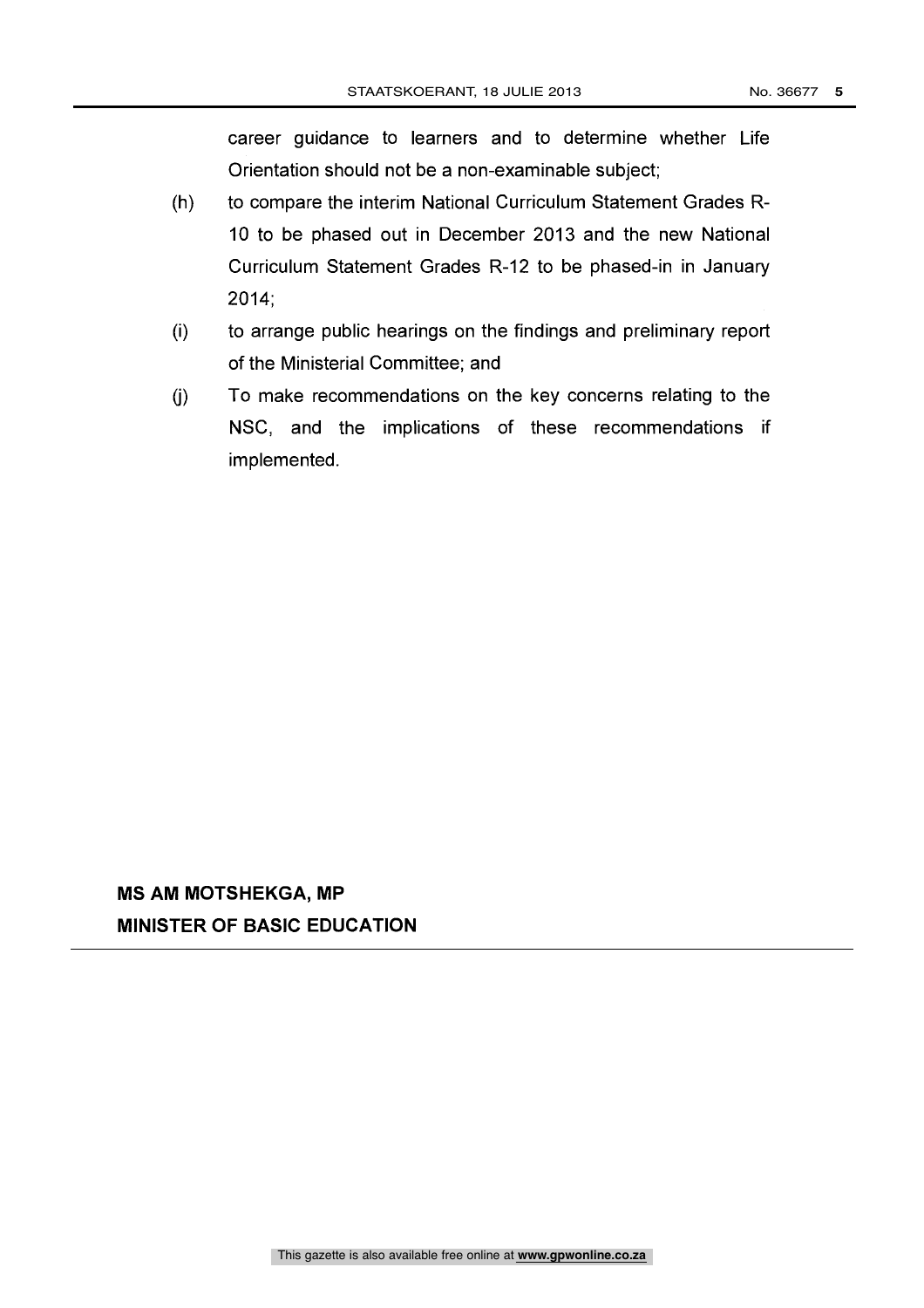This gazette is also available free online at **www.gpwonline.co.za**